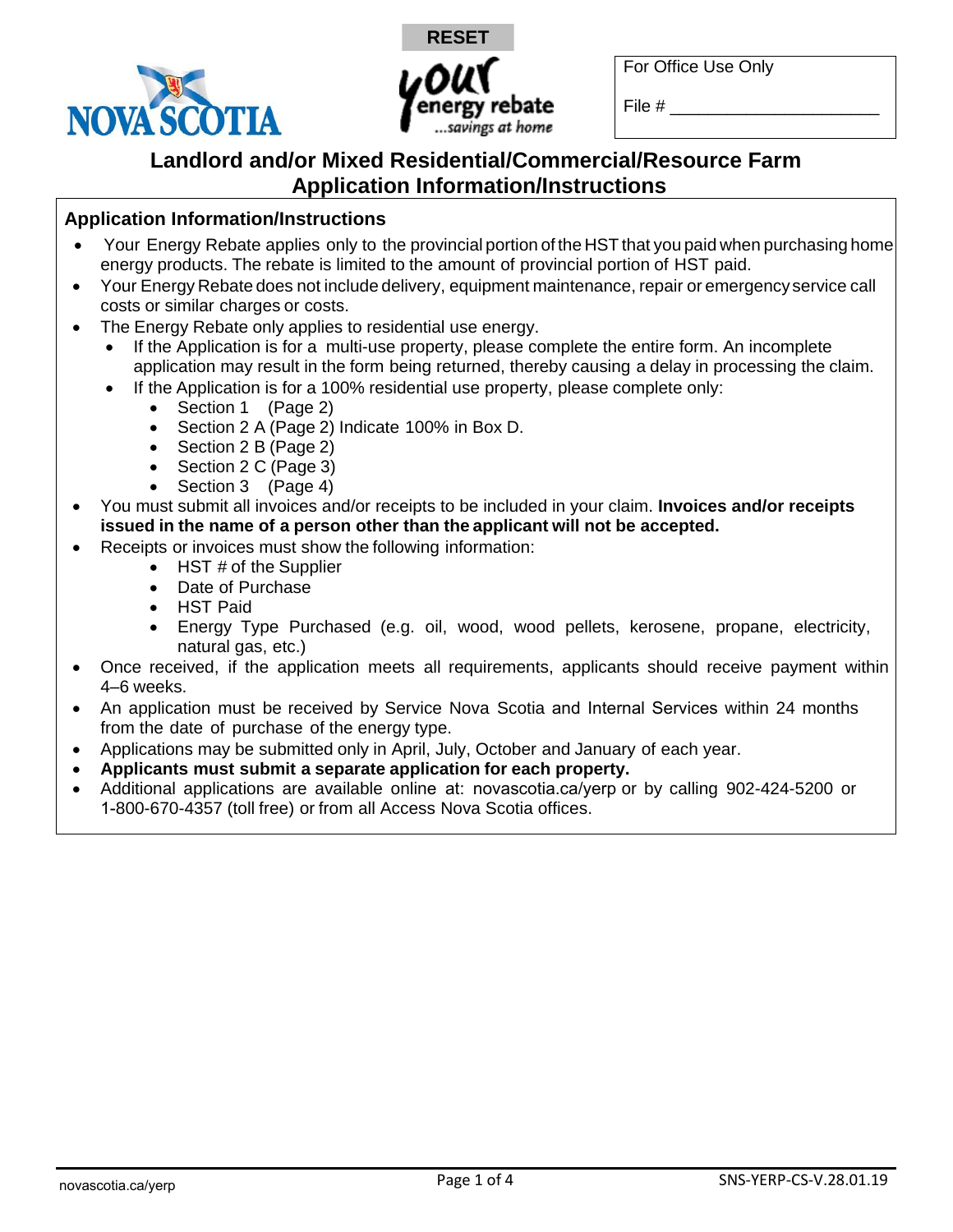|                                                                                                                                                                                                                                                                                                  |                                                      | Landlord and/or Mixed Residential/Commercial/Resource Farm                                                                                                                             |                                                                                                                 |  |  |  |
|--------------------------------------------------------------------------------------------------------------------------------------------------------------------------------------------------------------------------------------------------------------------------------------------------|------------------------------------------------------|----------------------------------------------------------------------------------------------------------------------------------------------------------------------------------------|-----------------------------------------------------------------------------------------------------------------|--|--|--|
| <b>Application for Your Energy Rebate</b><br>Section 1 - Applicant Information (Please print all information in block letters.)                                                                                                                                                                  |                                                      |                                                                                                                                                                                        |                                                                                                                 |  |  |  |
| A. Do you have commercial activity at the property related to this claim?                                                                                                                                                                                                                        |                                                      |                                                                                                                                                                                        | $Yes$ $\vert$<br>No                                                                                             |  |  |  |
| Are you a landlord?                                                                                                                                                                                                                                                                              | Yes □ No □                                           |                                                                                                                                                                                        |                                                                                                                 |  |  |  |
|                                                                                                                                                                                                                                                                                                  |                                                      |                                                                                                                                                                                        |                                                                                                                 |  |  |  |
| <b>B. Name of Applicant</b> (Rebate Cheque will be issued in this name)<br>If an Individual<br>If a Company                                                                                                                                                                                      |                                                      |                                                                                                                                                                                        |                                                                                                                 |  |  |  |
| <b>Operating Name</b>                                                                                                                                                                                                                                                                            |                                                      |                                                                                                                                                                                        |                                                                                                                 |  |  |  |
| CRA BN#                                                                                                                                                                                                                                                                                          | <u> 1980 - John Stein, Amerikaansk politiker (</u>   | Name <b>Name</b><br>(first, middle initial, last)                                                                                                                                      |                                                                                                                 |  |  |  |
| <b>C. Contact Information</b>                                                                                                                                                                                                                                                                    |                                                      |                                                                                                                                                                                        |                                                                                                                 |  |  |  |
| <b>Contact Name</b><br><u> 1989 - Johann Barn, fransk politik (d. 1989)</u>                                                                                                                                                                                                                      |                                                      | <b>Contact Title</b><br><u> 1989 - Andrea Albert III, am bhliain 1980 - Cathair Aonaichte ann an t-</u>                                                                                |                                                                                                                 |  |  |  |
|                                                                                                                                                                                                                                                                                                  |                                                      |                                                                                                                                                                                        |                                                                                                                 |  |  |  |
| Fax #                                                                                                                                                                                                                                                                                            |                                                      | (If applicable)<br><u> 1989 - John Stein, mars and de Britannie (b. 1989)</u>                                                                                                          |                                                                                                                 |  |  |  |
| <b>D. Address Information</b>                                                                                                                                                                                                                                                                    |                                                      |                                                                                                                                                                                        |                                                                                                                 |  |  |  |
| Civic Address of Applicant<br>Street No. and Name (Unit/Suite/Apt # - if applicable)                                                                                                                                                                                                             |                                                      |                                                                                                                                                                                        | Mailing Address of Applicant (if different than civic)<br>Street No. And Name (Unit/Suite/Apt #/PO Box or RR #) |  |  |  |
| City, Town or Village                                                                                                                                                                                                                                                                            | Province Postal Code                                 | City, Town or Village                                                                                                                                                                  | Province<br>Postal Code                                                                                         |  |  |  |
|                                                                                                                                                                                                                                                                                                  |                                                      | Civic Address of Property Related to this Claim (if different than Applicant's civic address)<br>Street No. And Name (Unit/Suite/Apt # - if applicable) City, Town or Village Province | <b>Postal Code</b>                                                                                              |  |  |  |
|                                                                                                                                                                                                                                                                                                  |                                                      | Section 2 - Invoice/Rebate Details and Worksheet (Please attach invoice and/or receipts)                                                                                               |                                                                                                                 |  |  |  |
| Property Tax Assessment #                                                                                                                                                                                                                                                                        |                                                      |                                                                                                                                                                                        | Do you have a common area? Yes $\Box$ No $\Box$                                                                 |  |  |  |
|                                                                                                                                                                                                                                                                                                  |                                                      | Average size of units __________________________(sq. ft.) # of residential units __________________                                                                                    |                                                                                                                 |  |  |  |
|                                                                                                                                                                                                                                                                                                  |                                                      | Note: Only Common Areas that are reasonably necessary for residential purposes may be included in the calculation of residential space.                                                |                                                                                                                 |  |  |  |
| A. Building Space Calculation                                                                                                                                                                                                                                                                    |                                                      |                                                                                                                                                                                        |                                                                                                                 |  |  |  |
| <b>Total Building Space</b><br>(sq. ft.)                                                                                                                                                                                                                                                         | В<br><b>Total Non-Residential Space</b><br>(sq. ft.) | $\mathbf c$<br><b>Total Residential Space</b><br>(sq. ft.)                                                                                                                             | D<br>% Eligible<br>$(C \div A \times 100)$                                                                      |  |  |  |
| e.g., 10,000 sq. ft.                                                                                                                                                                                                                                                                             | 2,000 sq. ft.                                        | 8,000 sq.ft.                                                                                                                                                                           | 80.0%                                                                                                           |  |  |  |
|                                                                                                                                                                                                                                                                                                  |                                                      |                                                                                                                                                                                        |                                                                                                                 |  |  |  |
| <b>B. Claim Period</b><br>Do you want your invoices returned? (Photocopies of invoices will not be returned.)<br>Yes $\Box$<br>$No$ $\Box$<br>Indicate the Quarter(s) and year applicable to this claim.<br>Jan 1 - Mar 31 $\Box$ Apr 1 - Jun 30 $\Box$ Jul 1 - Sept 30 $\Box$<br>Oct 1 - Dec 31 |                                                      |                                                                                                                                                                                        |                                                                                                                 |  |  |  |
| Year                                                                                                                                                                                                                                                                                             | Year                                                 | Year                                                                                                                                                                                   | Year                                                                                                            |  |  |  |
|                                                                                                                                                                                                                                                                                                  |                                                      |                                                                                                                                                                                        |                                                                                                                 |  |  |  |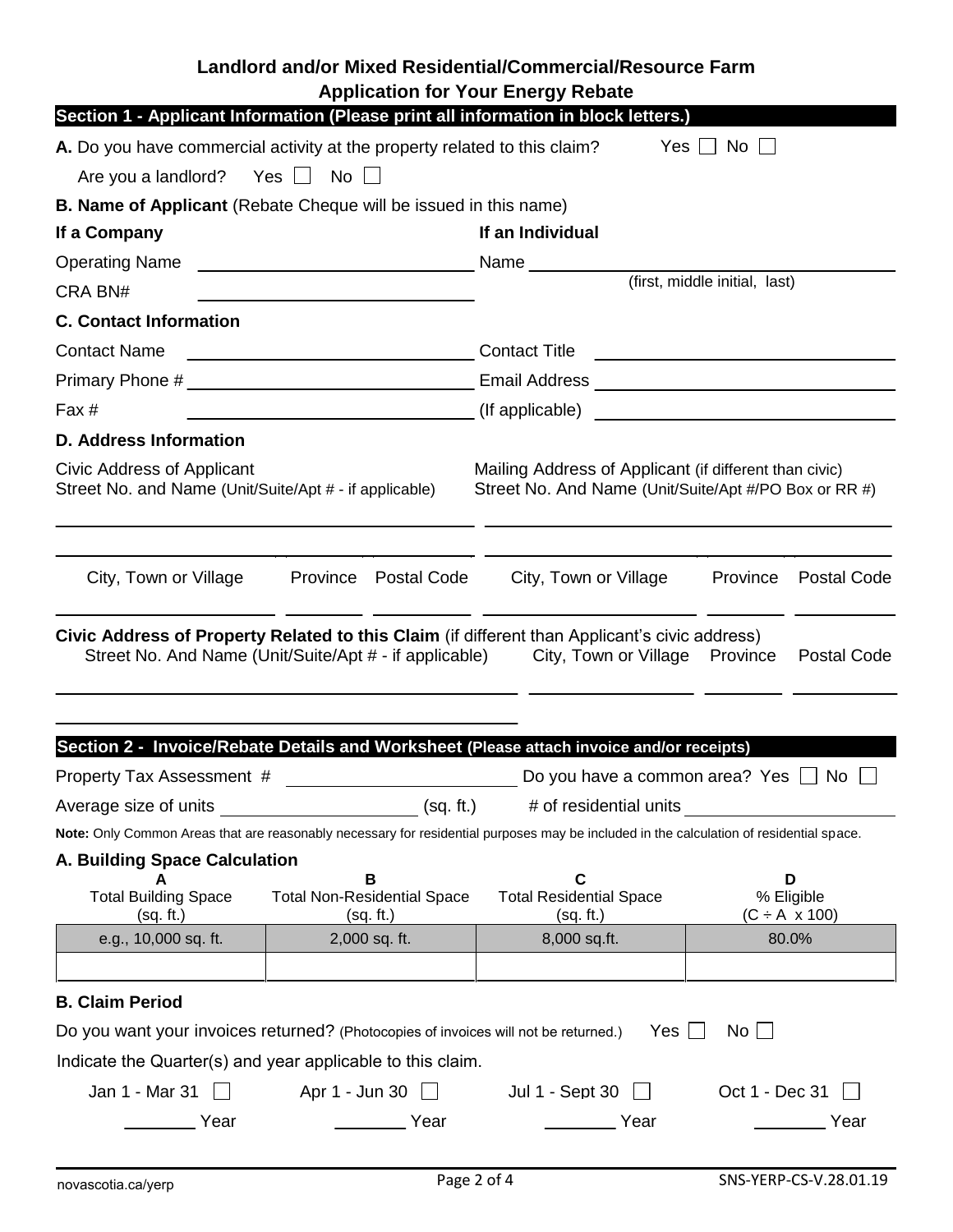# **C. All Energy Types Worksheet (Please attach all applicable invoices and/or receipts.)**

\* Energy Type - Oil (Furnace or Stove), Propane, Kerosene, Wood, Wood Pellets, Coal, Natural Gas and Electricity.

|                                                |                  |               | <b>Energy Cost</b>            |
|------------------------------------------------|------------------|---------------|-------------------------------|
| *Energy Type (see list above)                  | Purchase Date    | Invoice #     | (Amount before HST)           |
| eg. Oil                                        | December 1, 2017 | 111223        | 500.00                        |
|                                                |                  |               |                               |
|                                                |                  |               |                               |
|                                                |                  |               |                               |
|                                                |                  |               |                               |
|                                                |                  |               |                               |
|                                                |                  |               |                               |
|                                                |                  |               |                               |
|                                                |                  |               |                               |
|                                                |                  |               |                               |
|                                                |                  |               |                               |
|                                                |                  |               |                               |
|                                                |                  |               |                               |
|                                                |                  |               |                               |
|                                                |                  |               |                               |
|                                                |                  |               |                               |
|                                                |                  |               |                               |
|                                                |                  |               |                               |
|                                                |                  |               |                               |
|                                                |                  |               |                               |
|                                                |                  |               |                               |
|                                                |                  |               |                               |
|                                                |                  |               |                               |
|                                                |                  |               |                               |
|                                                |                  |               |                               |
|                                                |                  |               |                               |
|                                                |                  |               |                               |
|                                                |                  |               |                               |
|                                                |                  |               |                               |
|                                                |                  |               |                               |
|                                                |                  |               |                               |
| Subtotal                                       |                  | (E)           |                               |
| Eligible Percentage (Enter "D" from Section A) |                  | (F)           |                               |
| Eligible Amount<br>$(E)$ X $(F)$               | (G)              |               |                               |
|                                                |                  | (H)           | $\boldsymbol{\mathsf{X}}$ .10 |
| Rebate amount                                  |                  | $(G)$ X $(H)$ |                               |
|                                                |                  |               |                               |